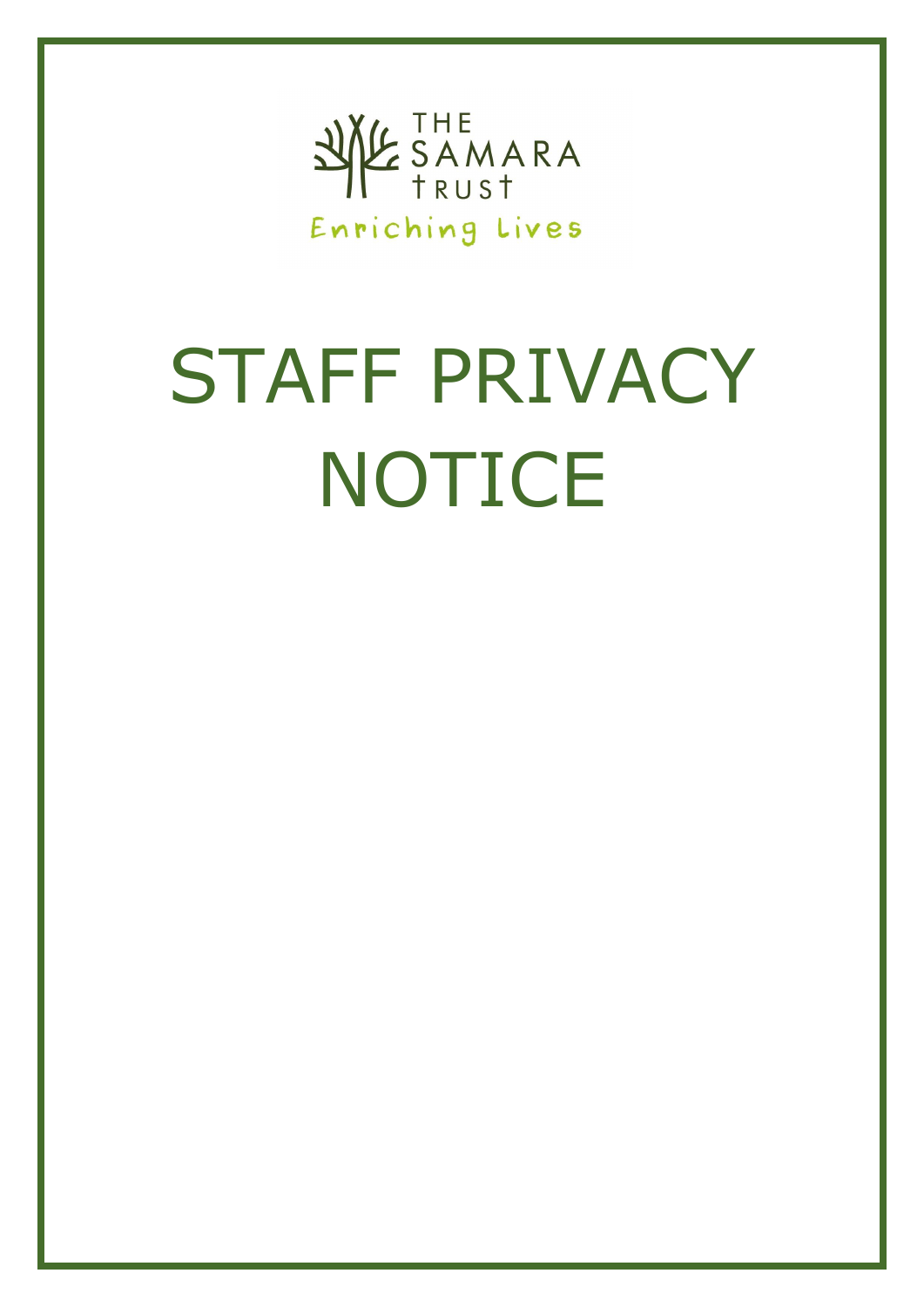# **GDPR Staff Privacy Notice**

This policy/notice was written in November 2019.

Next review: November 2020

# **Introduction**

Staff employed by The Samara Trust and contractors engaged by the school have many legal rights regarding how their personal data is obtained, stored, processed and transmitted (i.e. 'processed') both during your period of employment and after. The school has to obtain certain information before a contract of employment may be offered. This privacy notice details how the school will comply with the law and gives you an understanding of why and how the school uses the information about you.

This privacy notice does not form part of your contract of employment. The notice may be updated at any time. All people working with or for the school must comply with this policy when processing data.

The governing body and leadership of The Samara Trust acknowledge the absolute necessity for correct and lawful treatment of data and are committed to ensuring security for your data.

## **Roles and Responsibilities**

The school is a data controller as we are responsible for decisions about how and why we use your personal information.

At times the school acts as a data processor when we are required to obtain, process and transfer data on the behalf of external organisations.

The school has appointed a data protection officer:

Philip Crilly, Imperosoftware. [gdpr@imperosoftware.com](mailto:gdpr@imperosoftware.com) 01509 606529 Oak House, Mere Wy, Ruddington Fields Business Park, Ruddington, Nottingham, NG11 6JS

Usually the school will coordinate data protection practice through: James Oakes, Facilities Manager, The Samara Trust.

Mr Crilly may be contracted directly should any employee or contractor feel that their concerns about data protection are not being addressed within the school. Among the DPO's duties are:

- Advice on the secure storage and transmission of data (both physical and digital).
- Updates for the school on the GDPR.
- The completion of a data audit.
- Support for a data processing record system.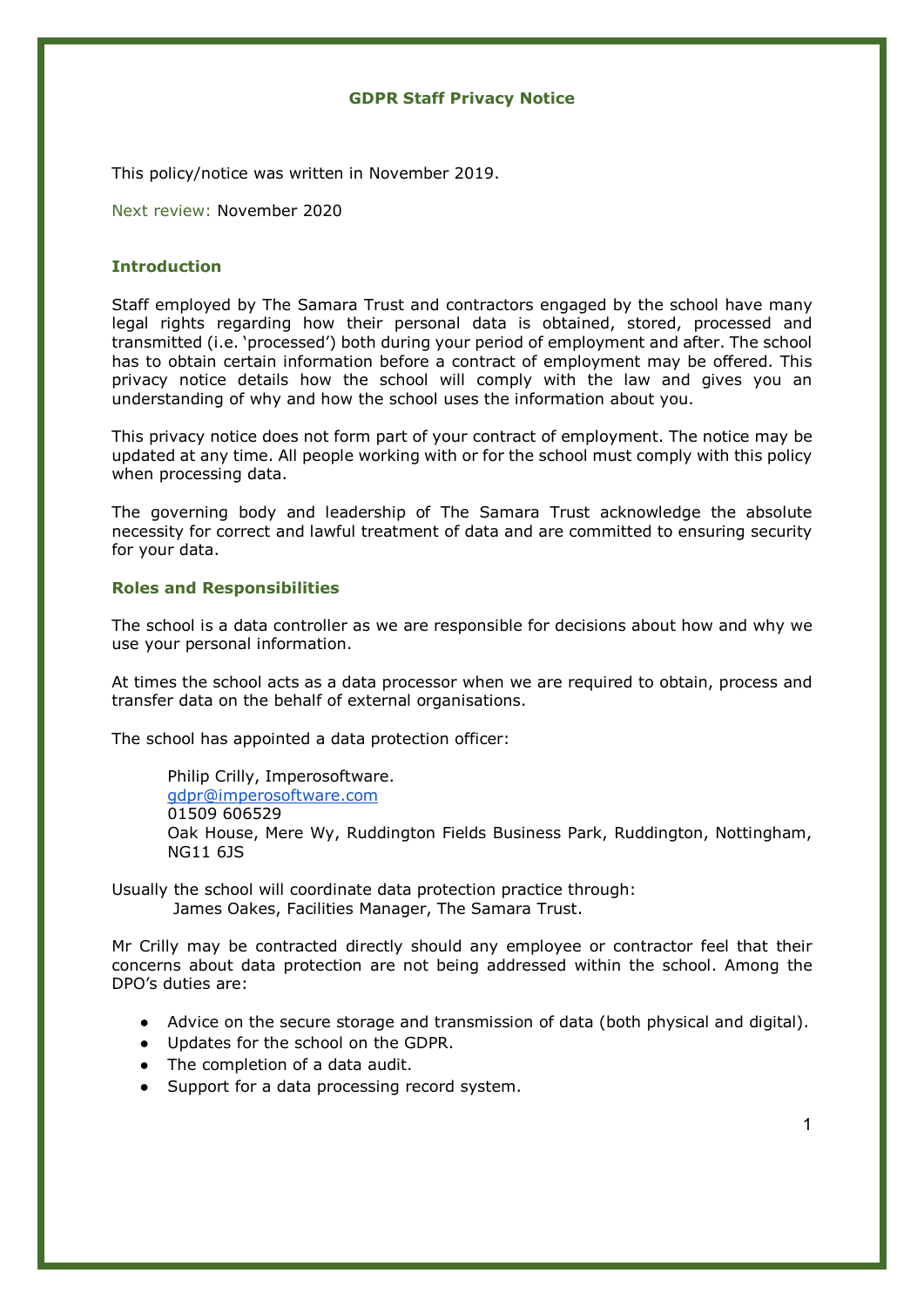- The provision of template GDPR documentation (please note that this cannot be shared beyond the school without the permission of Impero Software).
- Reporting to the school's leadership, governing body and trustees on levels of security and compliance.
- Support with securing certification that they are also complying fully with GDPR duties from third parties who might hold personal data through the school.
- The DPO will communicate with the Information Commissioner's Office should there be a confirmed or suspected data breach.
- The DPO will communicate with any person whose data might have been improperly accessed, deleted, lost or stolen.

The Trustee who oversees data security for the Trust is: Mrs Paula L Conlin, CEO, The Samara Trust

# **The principles under which the school will process data**

- Data will be kept securely all employees and contractors share this duty.
- Personal information will all be stored no longer than is necessary to exercise the school's duties and statutory requirements.
- All employees and contractors will be informed clearly about the purposes for processing data.
- Data processing will be limited to the purposes that are explained to employees and contractors.
- The school will keep data relevant, current and up-to-date.
- The school will only use personal information in a legal and transparent manner.

# **The categories of information and the bases for which that information is processed**

In broad terms the school will collect, store, process and transmit data to meet its duties under:

- Employment law
- Safer recruitment
- Staff welfare
- Payroll and pension procedures
- Performance Management
- To meet the school's responsibilities under the Equalities Act

# **Specifically the school will process the following information**

Data processed on the legal basis of public task for safe recruitment, promotion and pupil safeguarding.

Your application with references, proof of qualification, proof of identity, right to work in the UK, DBS certification, any disability, notes on your recruitment process, images captured within the school site by CCTV equipment, your use of IT equipment to ensure compliance with our Acceptable Use Policy and other IT policies.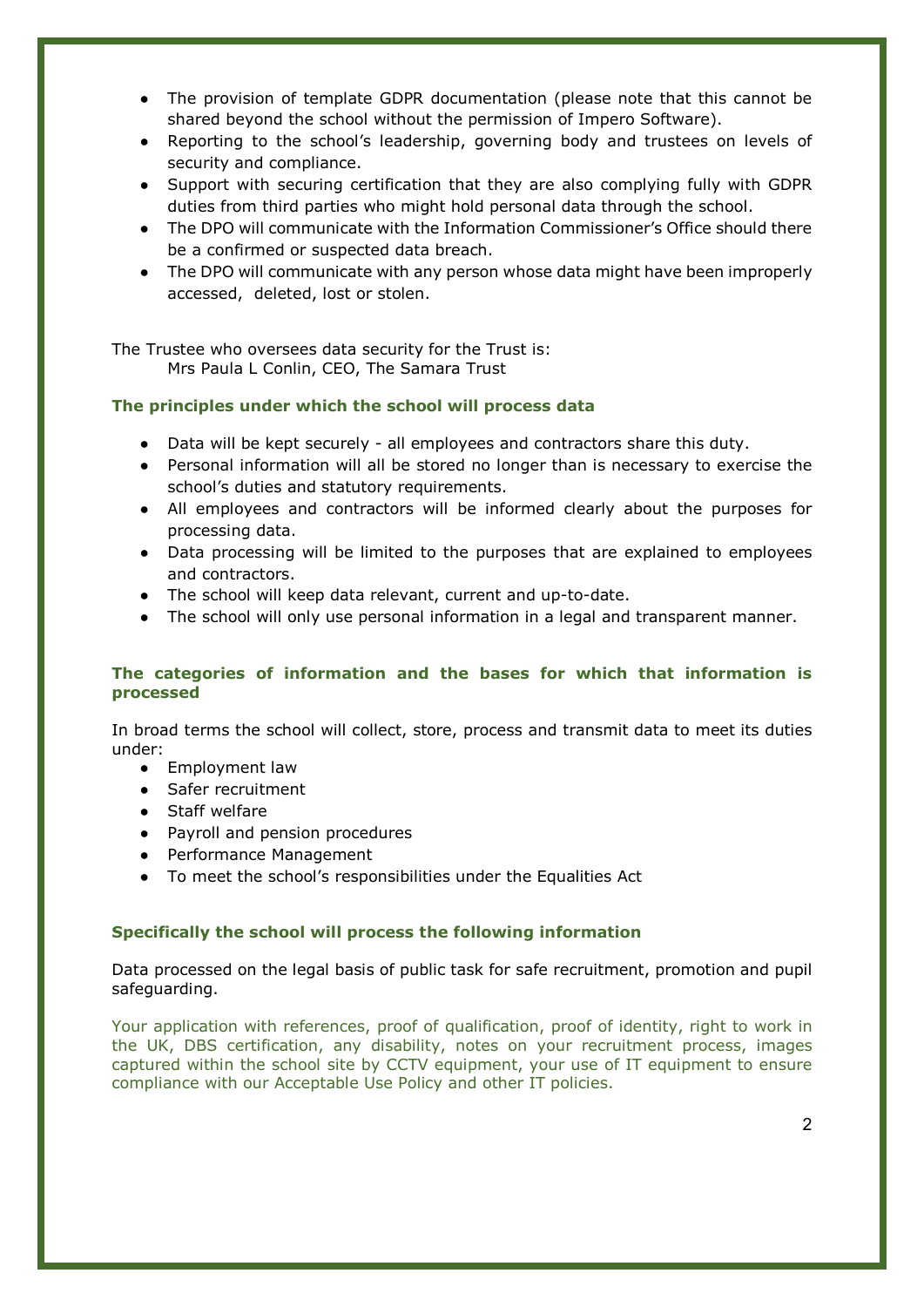Data processed on the legal basis of public task for employment, payroll and pension procedures and the prevention of fraud.

Your data of birth, bank details, payroll details, address, pension choices, national insurance number, a photograph of you, tax status, car details (if you intend to park in the school site), leave entitlement, sick leave monitoring and any disciplinary or capability notes should the need arise.

Data processed on the legal basis of public task for staff welfare.

Contact details for your next of kin, any medical needs, disability, allergies and any other health needs that you choose to share.

Data processed on the legal basis of public task to fulfil the school's duty of accountability.

Your performance management, the attainment and achievement of pupils you teach or for whom your share a responsibility, your continuous professional development

Data processed on the legal basis of consent for equality monitoring.

You may choose to disclose information regarding your ethnicity, age, religion, gender, sexual orientation and medical needs so that the school can monitor its equality of employment

Data processed on the legal basis of consent to support the school team's social life.

With your consent the school use your data to share information about social events organised for the staff.

Data processed on the legal basis of consent to support the school's professional relationships.

### Your trade union membership.

This cannot be an exhaustive list, but any further information will be collected and used legally and on either the basis of public task or consent. Much of the information is collected during recruitment and induction.

We have to collect some information from former employees and other agencies such as the Data Barring Service. Further information will be collected throughout your period of working for the school. Some information will be processed for external agencies, including future employers on the basis of public task. The principal use of your information will be for the school to perform the contract that applies to our working relationship.

If information required on the basis of the school's public task is withheld then the school might not be able to perform the contract that applies to our working relationship.

You will be notified if we need to use your information in ways other than those so far stated and you will be informed about which legal basis has been selected.

The school regards certain information as particularly sensitive - such as information on physical and mental health, religion, ethnicity and sexuality. Such information will be gathered to support the school's equal opportunities obligations, but will only be gathered given your specific written consent. Such information may also be used to ascertain your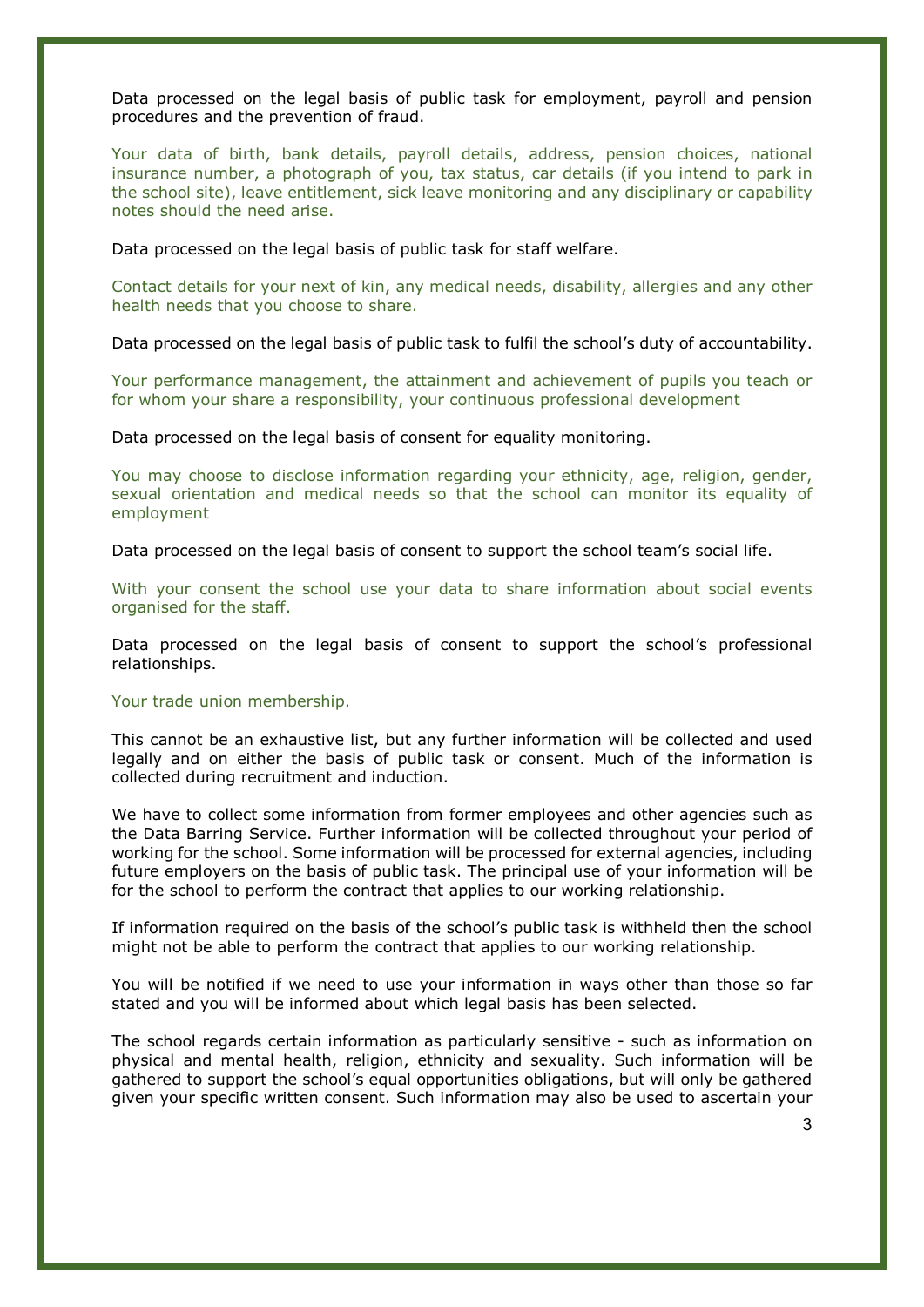fitness to work and to ensure your health and safety and/or to make reasonable adjustments to your working environment and work pattern.

The school does not use your information for automated decision making.

We share some information with third parties most commonly for HR tasks and as required by the law.

Payroll and pension, benefits provision and administration.

All third parties are required to maintain data security as the law requires. We require certification from third parties that your information is secure.

After your period of employment with the school we will only keep that information which we are required to do so to fulfil financial, legal and safeguarding duties.

# **Your duty to inform the school of changes**

The school must have up-to-date information which is accurate. Please keep the school informed of any changes to your information while you are employed by the school

### **Your rights to 'see' your data**

Under law, under most circumstances, you have the right to request access to your personal information (usually this is known as a 'data subject request'). Under this right you may request a copy of the information we hold on you and to check that processing is lawful.

You may request correction or completion of any of the data.

You may request that your personal information is erased or restricted if there is information for which there is no good purpose for the school to continue to hold.

Please contact James Oakes in writing should you wish to review, correct or erase personal information, or you may contact the DPO directly. The school has 15 days to meet your request.

Please note that the school has a primary duty of care to the children and may withhold access if it can be demonstrated that this is necessary in the vital interests of a child. You will be informed if this is the case in writing.

There is no fee required for your access to data or for any amendments.

You have the right to withdraw the consent that you have previously granted the school to process certain data. If this is the case, then please contact James Oakes in writing.

### **School compliance**

The Samara Trust has appointed a Data Protection Officer to oversee compliance with this privacy notice. If you have any questions about your data security or this privacy notice, then please contact the DPO initially.

You have the right to make a complaint to the Information Commissioner's Office (ICO) which is the UK supervisory authority for data protection.